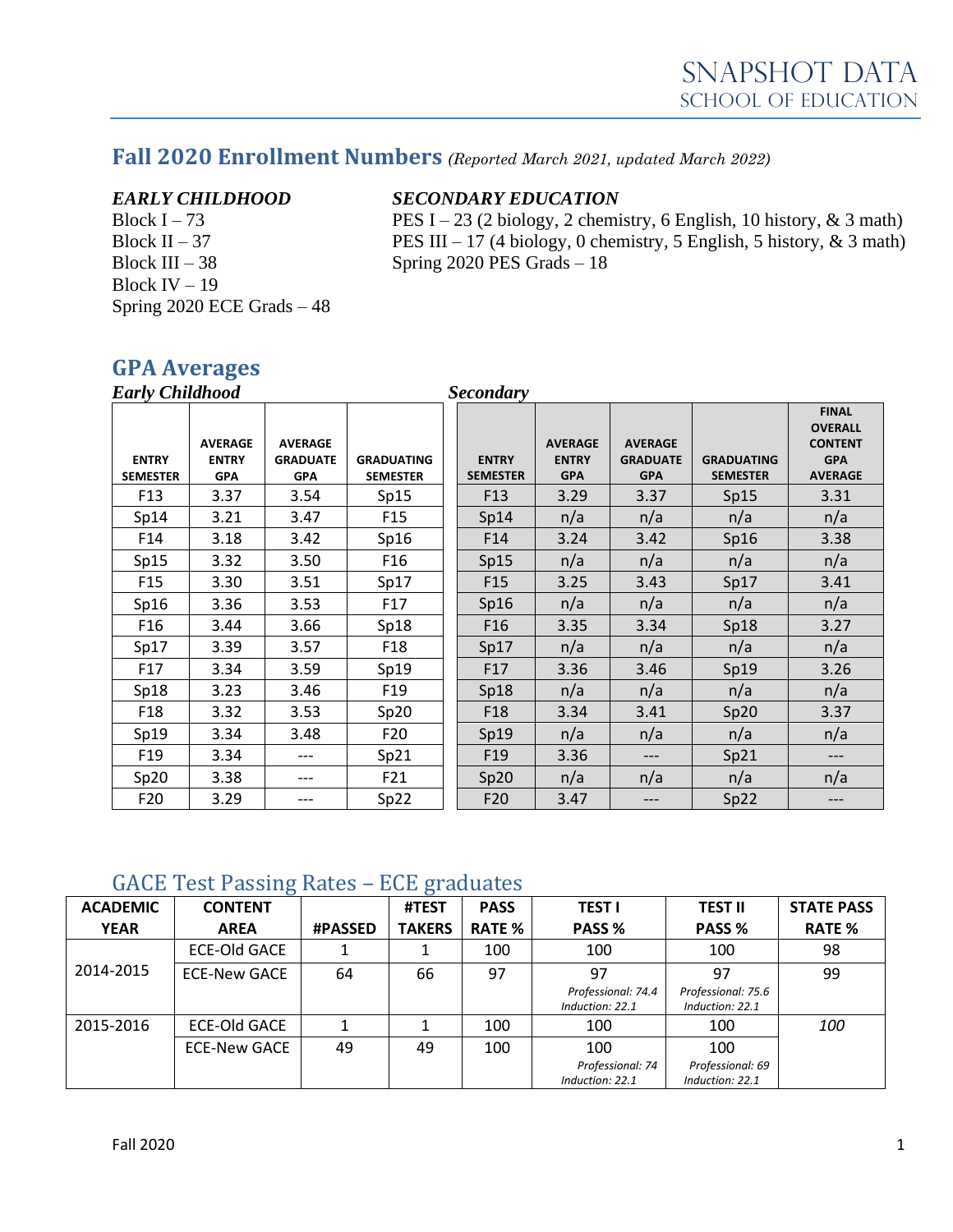| 2016-2017 | ECE-New GACE | 61 | 61 | 100  | 100                                   | 100                                   |            |
|-----------|--------------|----|----|------|---------------------------------------|---------------------------------------|------------|
|           |              |    |    |      | Professional: 88.5<br>Induction: 11.5 | Professional: 72.1<br>Induction: 27.9 | 99         |
| 2017-2018 | ECE-New GACE | 60 | 60 | 100  | 100                                   | 100                                   |            |
|           |              |    |    |      | Professional: 86.7                    | Professional: 68.3                    | 99         |
|           |              |    |    |      | Induction: 13.3                       | Induction: 31.3                       |            |
| 2018-2019 | ECE-New GACE | 87 | 88 | 98.8 | 98.8                                  | 98.8                                  |            |
|           |              |    |    |      | Professional: 76.1                    | Professional: 69.3                    | <i>100</i> |
|           |              |    |    |      | Induction: 22.7                       | Induction: 29.5                       |            |
| 2019-2020 | ECE-New GACE | 97 | 98 | 99   | 100                                   | 99                                    |            |
|           |              |    |    |      | Professional: 80.6                    | Professional: 72.4                    | <i>100</i> |
|           |              |    |    |      | Induction: 19.4                       | Induction: 26.5                       |            |

*Old & new GACE minimum passing score: 220 New GACE only:* ➢*Induction level: Scores of 220-249* ➢*Professional level: Score of 250+*

## **GACE Test Passing Rates - Secondary graduates**

*GACE test passing rates for secondary education students are not disaggregated to protect the anonymity of individual test takers.*

## **GACE – Students Earning Professional Level at Graduation**

*(Passing both Test I & II at professional level)*

| Spring 2020                                |          |  |  |  |  |
|--------------------------------------------|----------|--|--|--|--|
| ECE                                        | PES*     |  |  |  |  |
| 36 of 48                                   | 11 of 18 |  |  |  |  |
| 75%                                        | 61.1%    |  |  |  |  |
| *All content areas combined for anonymity. |          |  |  |  |  |

**Certification** *(Submitted for certification after meeting all requirements.)*

| A/Y 2016-2017           | A/Y 2017-2018                                      |  | A/Y 2018-2019 |       | A/Y 2019-2020 |       |
|-------------------------|----------------------------------------------------|--|---------------|-------|---------------|-------|
|                         | <b>ECE</b> $n=61$   100%   <b>ECE</b> $n=61$   94% |  | ECE $n=84$    | 98.8% | ECE $n=94$    | 95.7% |
| <b>PES</b> $n=15$   87% | <b>PES</b> $n=18$   89%                            |  | PES $n=18$    | 90%   | PES $n=19$    | 94.7% |

## **Reported Job Placement Rates**

| <b>Graduation</b> | <b>Early Childhood</b><br><b>Education Grads</b> | <b>Secondary Grads</b><br>(PES) Placement | <b>Updated</b>      |
|-------------------|--------------------------------------------------|-------------------------------------------|---------------------|
| <b>Term</b>       | (ECE) Placement Rate                             | Rate                                      | (since last report) |
| <b>Fall 2014</b>  | 57%                                              | n/a                                       |                     |
| Spring 2015       | 51%                                              | 56%                                       |                     |
| Fall 2015         | 78%                                              | n/a                                       |                     |
| Spring 2016       | 86%                                              | 85%                                       |                     |
| Fall 2016         | 96%                                              | n/a                                       |                     |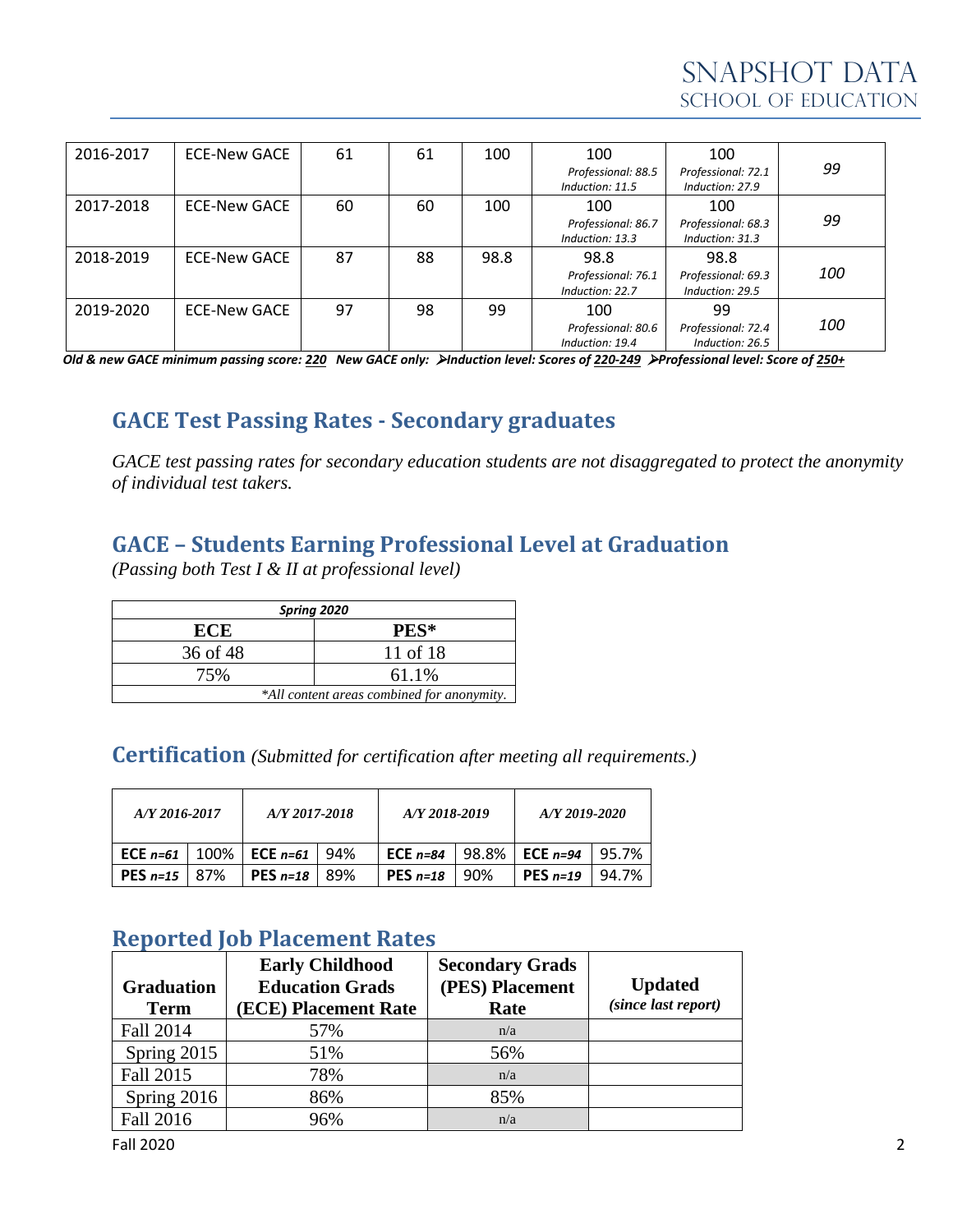| Spring 2017      | 97%  | 87% |  |
|------------------|------|-----|--|
| Fall 2017        | 100% | n/a |  |
| Spring 2018      | 94%  | 78% |  |
| Fall 2018        | 63%  | n/a |  |
| Spring 2019      | 70%  | 68% |  |
| <b>Fall 2019</b> | 17%  | n/a |  |
| Spring 2020      | 47%  | 50% |  |

## **Survey of Induction Teachers Results**

**4= Strongly Agree 3= Agree 2= Disagree 1= Strongly Disagree**

- 2020 (2019 Graduates) *n=14*
	- o Individual inductee overall averages ranged from 1.38 to 3.89
	- o Area where inductee teachers feel **least** confident:
		- Engage learners in monitoring their own progress *(avg. 2.62)*
	- o Area where the inductee teachers feel **most** confident:
		- Understand how individual differences and diverse cultures impact student learning and classroom environments and use that information to design and deliver instruction *(avg. 3.43)*

#### **Survey of Employers of Induction Teachers Results**

#### **4= Strongly Agree 3= Agree 2= Disagree 1= Strongly Disagree**

- 2020 (2019 Graduates) *n=41 employers*
	- o Individual inductee employer overall averages ranged from 1.15 to 4.00
	- o Area employers feel **least** confident with inductee teachers' abilities:
		- Plans and delivers differentiated instruction using a wide range of evidence-based instructional strategies, resources, and technological tools to meet the diverse learning needs of: Gifted Students *(avg. 3.03).*
	- o Area employers feel **most** confident with inductee teachers' abilities:
		- Understands, upholds, and follows professional ethics, policies, and legal codes of conduct *avg. 3.75)*

# **Early Childhood Education (ECE) Graduate Completers' Survey Results Spring 2020**

**50 respondents**

- **97.6%** responded positively (strongly agree/agree) to the **Content and Curriculum** survey statements.
	- o *Graduates were most confident in all markers but one in this section (98%). Areas included:*
		- ✓ *in being prepared to demonstrate broad, current, and specialized knowledge in their field(s)*
		- ✓ *in being prepared to understand and use content and pedagogical knowledge that is appropriate for diverse learners*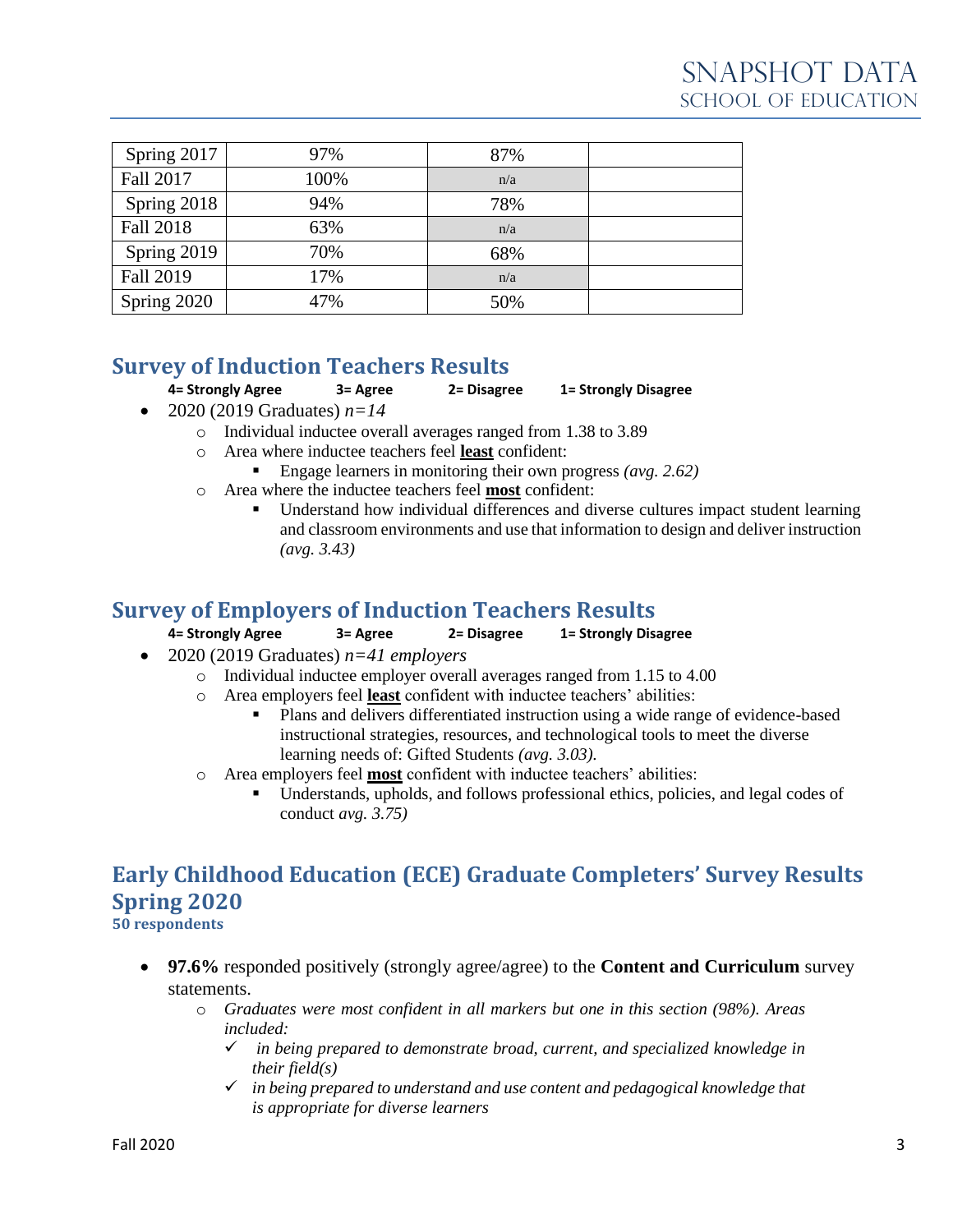- ✓ *in their ability to interpret and construct school, district, and programmatic curricula that reflect state and national content area standards*
- $\checkmark$  *in their plans to stay current in their field(s) of expertise as an engaged learner*
- ✓ *in their plans to relate their field to other areas of the school and to everyday life*
- o *Graduates were least confident*
	- ➢ *that their field placement helped them gain the expertise in content and curriculum (96%)*
	- ❖ *20% increase from Fall 2019 (76.7%)*
	- ❖ *3.8% increase from Spring 2019 (92.9%)*
- **98%** responded positively (strongly agree/agree) to the **Knowledge of Students, Teaching and Learning** survey statements.
	- o *Graduates were most confident in*
		- ✓ *their ability to effectively communicate with students from diverse cultural backgrounds (100%)*
		- ✓ *their plans to use the best professional practices to meet the needs of diverse learners (100%)*
	- o *Graduates were least confident in*
		- ➢ *their ability to work with students identified as needing special education services (94%)*
		- ❖ *20.7% increase from Fall 2019 (77.3%)*
		- ❖ *4.1% increase from Spring 2019 (93.9%)*
- **98.3%** responded positively (strongly agree/agree) to the **Learning Environments** survey statements.
	- o *Graduates were most confident*
		- ✓ *in their ability to implement effective classroom management strategies in all school spaces (100%)*
		- ✓ *that their field placement helped them gain the expertise in learning environments being able to manage time, space, activities, technology, and other resources to provide active and equitable engagement of diverse students and adults in productive tasks; in their ability to implement effective classroom management strategies in all school spaces; and, in their knowledge about human motivation and behavior to develop strategies for organizing and supporting learning (100%)*
	- o *Graduates were least confident*
		- ➢ *in their knowledge about human motivation and behavior to develop strategies for organizing and supporting learning (96%)*
		- ❖ *21.8% increase from Fall 2019 (76.5%)*
		- ❖ *5.3% increase from Spring 2019 (93%)*
- **98%** responded positively (strongly agree/agree) to the **Classroom, Program, and School-wide Assessment** survey statements.
	- o *Graduates were most confident in*
		- ✓ *their ability to use assessment data to communicate knowledgeably and responsibly to students, parents, community, and school personnel (100%)*
	- o *Graduates were less confident*
		- ➢ *that their field placement helped them gain the expertise in classroom, programs, and school-wide assessment (96%)*
		- ❖ *22.7% increase from Fall 2019 75.3%)*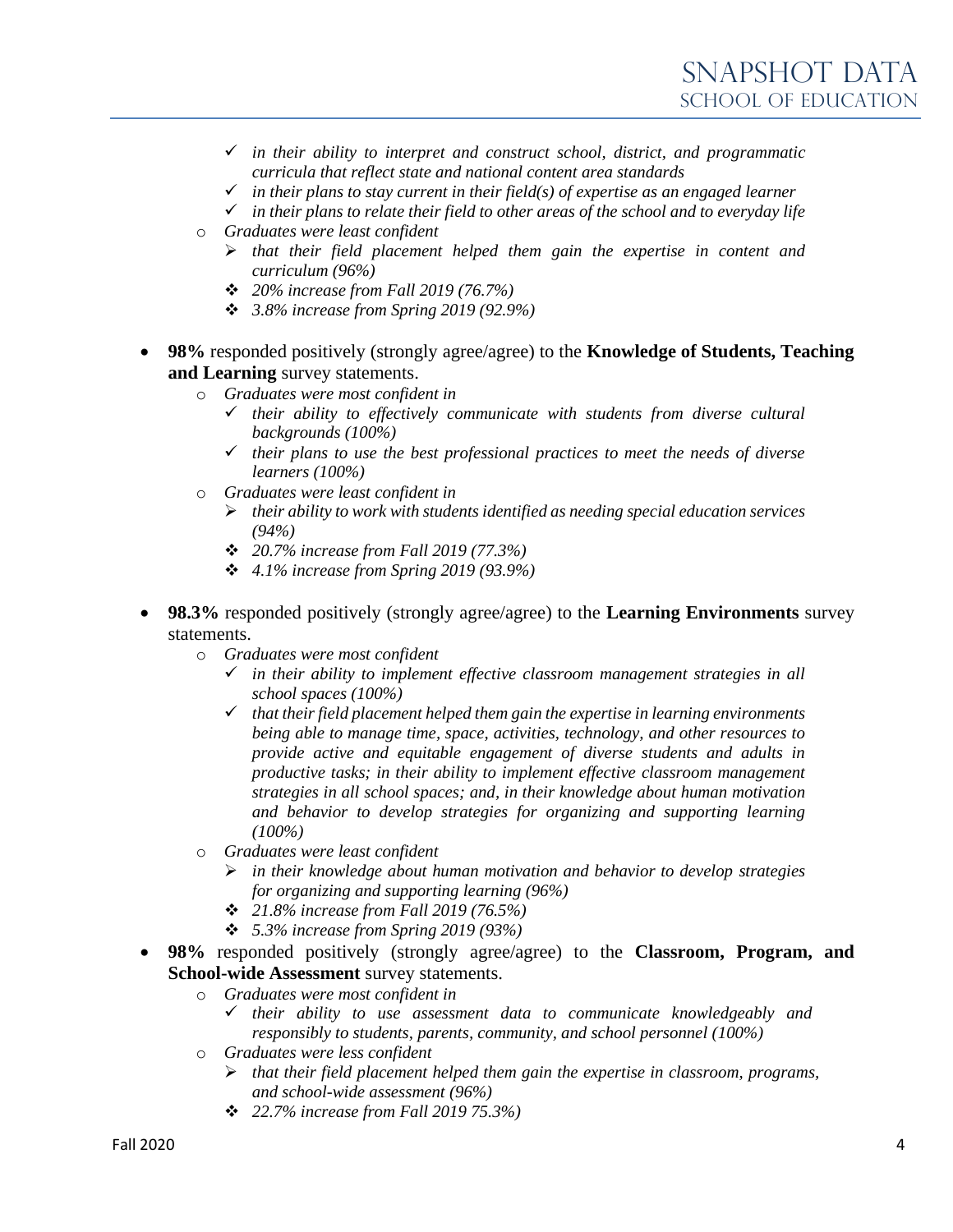- ❖ *5% increase from Spring 2019 (93%)*
- **100%** responded positively (strongly agree/agree) to the **Planning and Instruction** survey statements.
	- o *Graduates were most confident in all of the following markers in this category (100%):*
		- ✓ *in their ability to plan and carry out instruction and programs based on knowledge of state and district performance standards, curriculum, students, learning environments, and assessment data*
		- $\checkmark$  *in their plans to keep up with and use methods consistent with current theory, research, and practice*
		- ✓ *in reflecting on their practice and making necessary adjustments to enhance learning*
		- ✓ *in integrating technology and other multimedia resources appropriately to maximize student learning opportunities for all students*
		- ✓ *that their field placement helped them gain the expertise in planning and instruction*
		- ❖ *24% in/decrease from Fall 2019 (76%)*
		- ❖ *6% increase from Spring 2019 (94%)*
- **99.3%** responded positively (strongly agree/agree) to the **Professionalism** survey statements.
	- o *Graduates were most confident in all of the following markers in this category (100%):*
		- ✓ *in being able to work collaboratively with colleagues and other professionals*
		- ✓ *in being able to communicate respect and concern for all students*
		- ✓ *in being prepared to follow established codes of conduct, including school and district policies*
		- ✓ *in being prepared to treat students equitably*
		- ✓ *in their plans to seek opportunities to learn based on reflection, input from others, and career goals*
		- ✓ *in being prepared to participate in mentoring of future educators*
		- ✓ *that their field placement helped them gain the expertise in professionalism*
	- o *Graduates were less confident in*
		- ➢ *being prepared to play a leadership role in the school community (96%)*
		- ❖ *24.3% increase from Fall 2019 (75%)*
		- ❖ *5.3% increase from Spring 2019 (94%)*

*It is noted that 48.8% of ECE graduates for Spring 2020 obtained the ESOL endorsement (down 9.3% from Fall 2019).*

#### **Secondary (PES) Education Graduate Completers' Survey Results Spring 2020 18 respondents**

- **95.7%** responded positively (strongly agree/agree) to the **Content and Curriculum** survey statements.
	- o *Graduates were most confident in*
		- ✓ *being prepared to demonstrate broad, current, and specialized knowledge in their field(s) (100%)*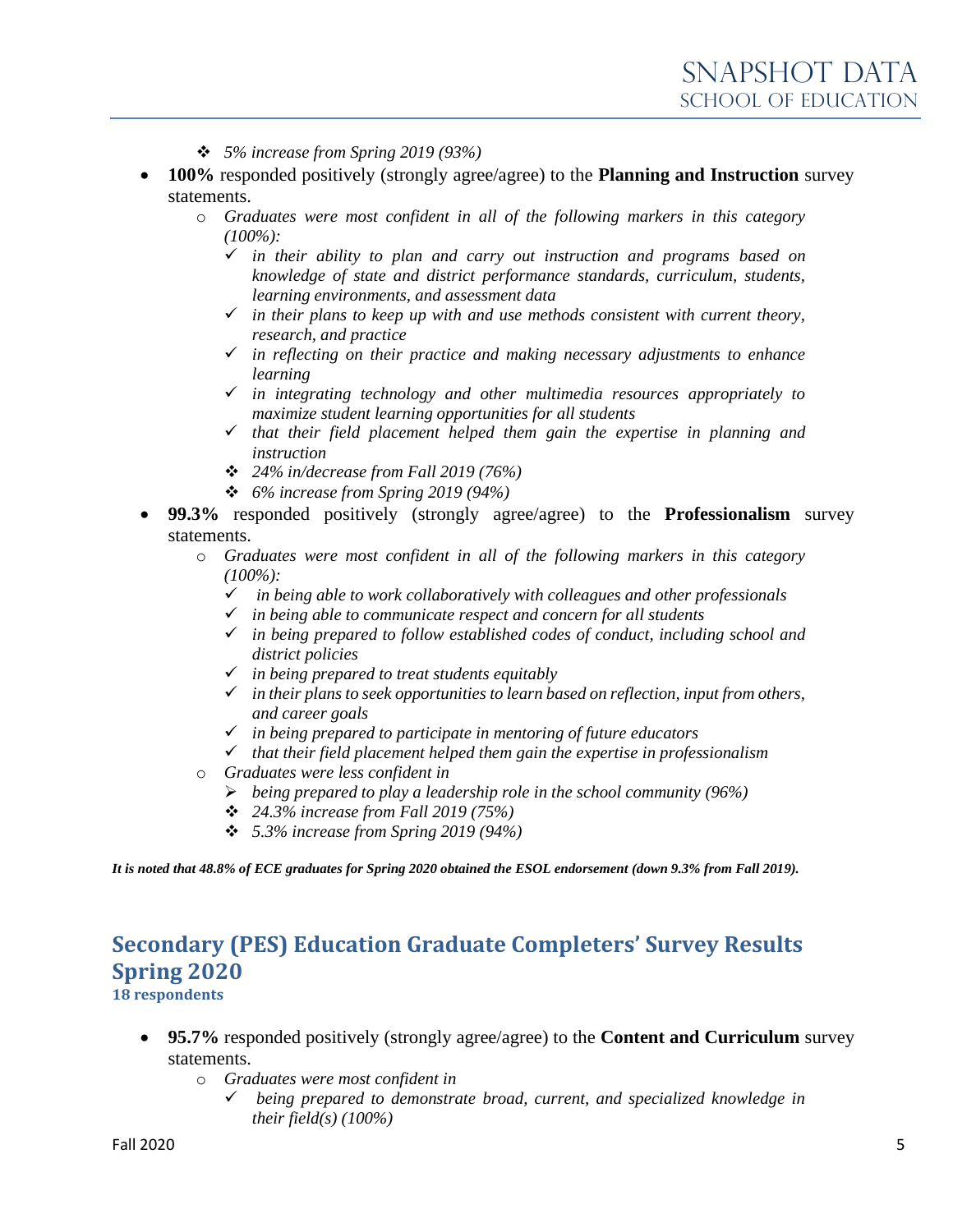- ✓ *their plans to stay current in their field(s) of expertise as an engaged learner (100%)*
- o *Graduates were least confident*
	- ➢ *that their field placement helped them gain the expertise in content and curriculum (89%)*
	- ❖ *2.1% decrease from Spring 2019 (97.8%)*
- **95%** responded positively (strongly agree/agree) to the **Knowledge of Students, Teaching and Learning** survey statements.
	- o *Graduates were most confident*
		- ✓ *in their ability to effectively communicate with students from diverse cultural backgrounds 100%)*
		- ✓ *in their understanding of how factors in environment inside and outside of school may influence students' lives and learning (100%)*
		- ✓ *in their plans to establish respectful and productive relations with families and communities to support student learning (100%)*
	- o *Graduates were least confident*
		- ➢ *in their ability to work with students identified as needing special education services (89%)*
		- ➢ *in their plans to use the best professional practices to meet the needs of diverse learners (89%)*
	- ❖ *0.5% increase from Spring 2019 (94.5%)*
	- **93.7%** responded positively (strongly agree/agree) to the **Learning Environments** survey statements.
		- o *Graduates were most confident*
			- ✓ *in their ability to create learning environments that focus on engaging all students in learning, collaboratively and individually (100%)*
			- ✓ *that their field placement helped them gain the expertise in learning environments being able to manage time, space, activities, technology, and other resources to provide active and equitable engagement of diverse students and adults in productive tasks; in their ability to implement effective classroom management strategies in all school spaces; and, in their knowledge about human motivation and behavior to develop strategies for organizing and supporting learning (100%)*
		- o *Graduates were least confident*
			- ➢ *in their ability to implement effective classroom management strategies in all school spaces (89%)*
			- ➢ *in their knowledge about human motivation and behavior to develop strategies for organizing and supporting learning (89%)*
			- ➢ *in their ability to use knowledge of students' unique cultures, experiences, and communities to sustain culturally responsive classrooms and schools (89%)*
		- ❖ *5.6% decrease from Spring 2019 (99.3%)*
- **95%** responded positively (strongly agree/agree) to the **Classroom, Program, and School-wide Assessment** survey statements.
	- o *Graduates were most confident in all markers in this category (95%). Areas included:*
		- ✓ *in their ability to choose, develop, and use assessment methods appropriate for instructional programmatic decisions*